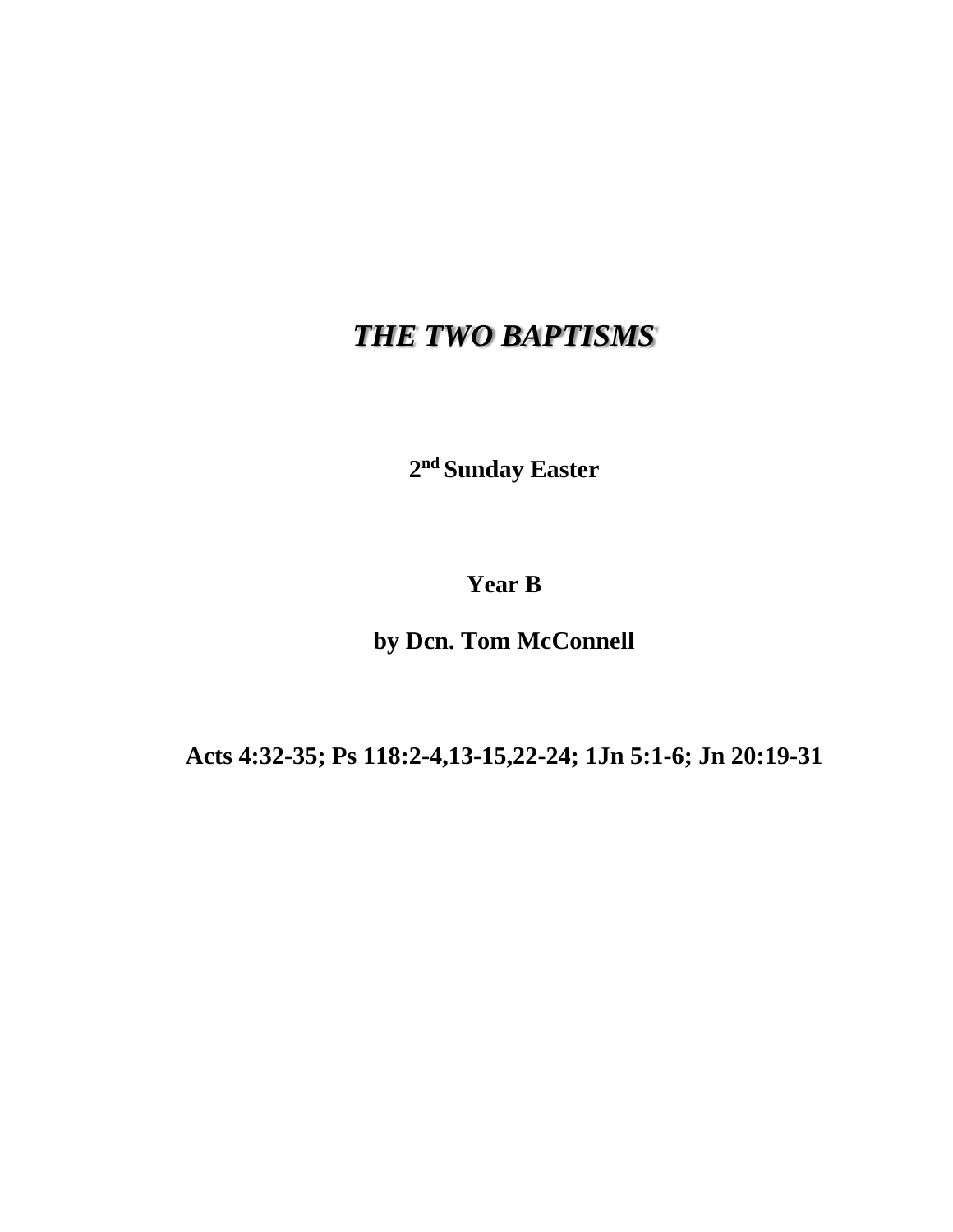**A story is told of King Aengus, the legendary king of Ireland and his baptism by St Patrick. At the baptismal ceremony, the bishop moved his sharppointed crosier (staff) and inadvertently pierced the king's foot. The king did not move or complain. At the end of the ceremony, St. Patrick looked down and saw the pool of blood at the king's foot. Realizing what had happened, he begged the king's pardon, and then asked why the king had said nothing after his foot was pierced. The king's answer was "***I thought it was part of the ritual.***" The king was obviously mistaken, yet he had a point. Baptism is not just a matter of water only; it is a matter of water and blood.**

**The synoptic gospels recount the baptism of Jesus in the Jordan at the beginning of His public ministry (1 st chapter of Mark and 3rd chapters of both**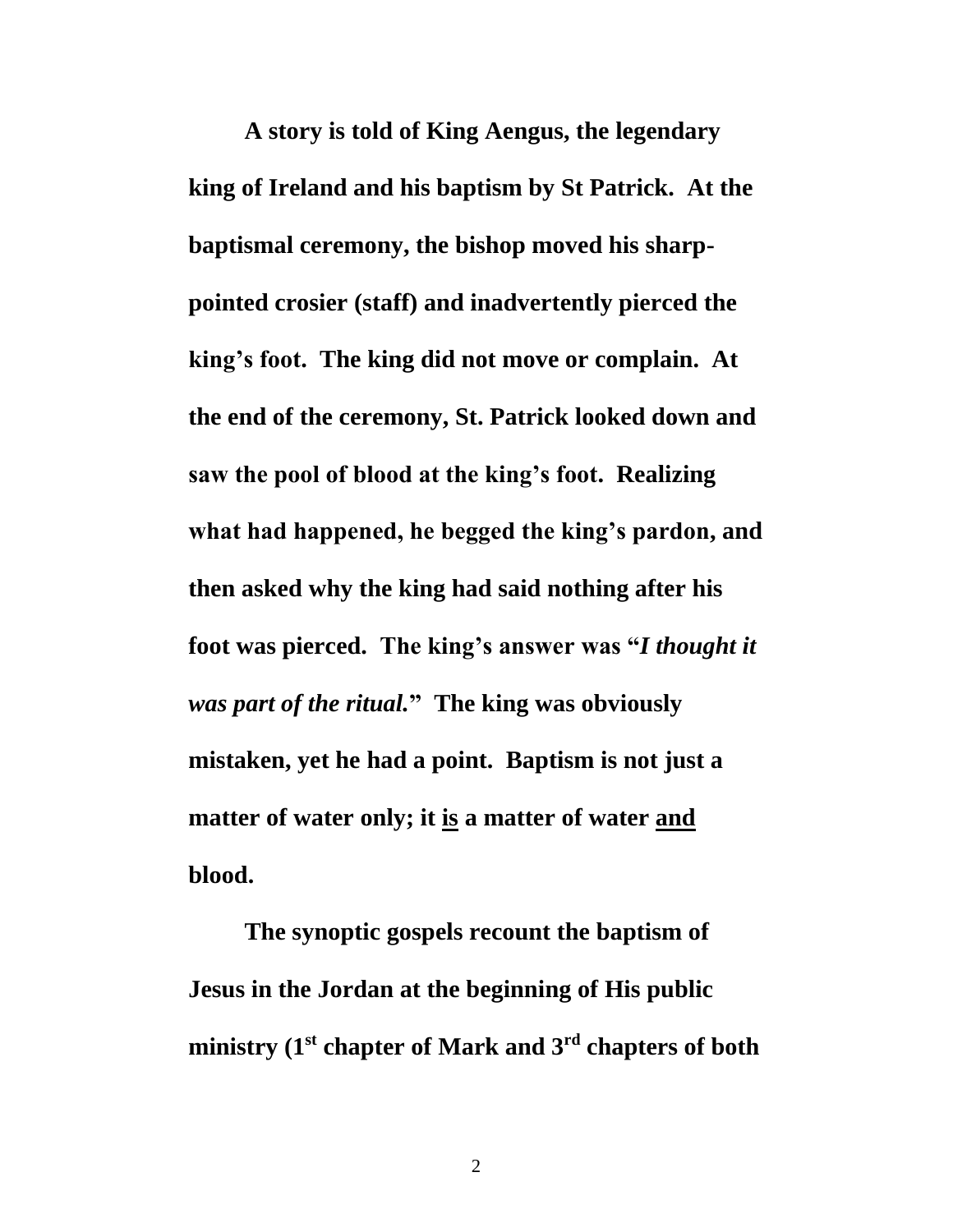**Matthew & Luke). Yet later, we hear Jesus saying that He still had another baptism with which He would be baptized (Luke 12:50). He was speaking of the climactic events of His life…His Passion…His suffering and death on the cross. That was His other baptism…not a baptism of water, but a baptism of blood. When James and John came to Him asking for reserved seats at His right hand and at His left, He warned them that the big challenge of following Him was accepting this painful baptism of blood. Jesus asked them, "***Are you able to drink the cup that I drink, or be baptized with the baptism that I am baptized with?***" (Mark 10:38). Today's 2nd reading from the 1st Letter of St. John, stresses the point that Jesus Christ "***came by water and blood ... not by water alone, but by water and blood***" (1 John 5:6).**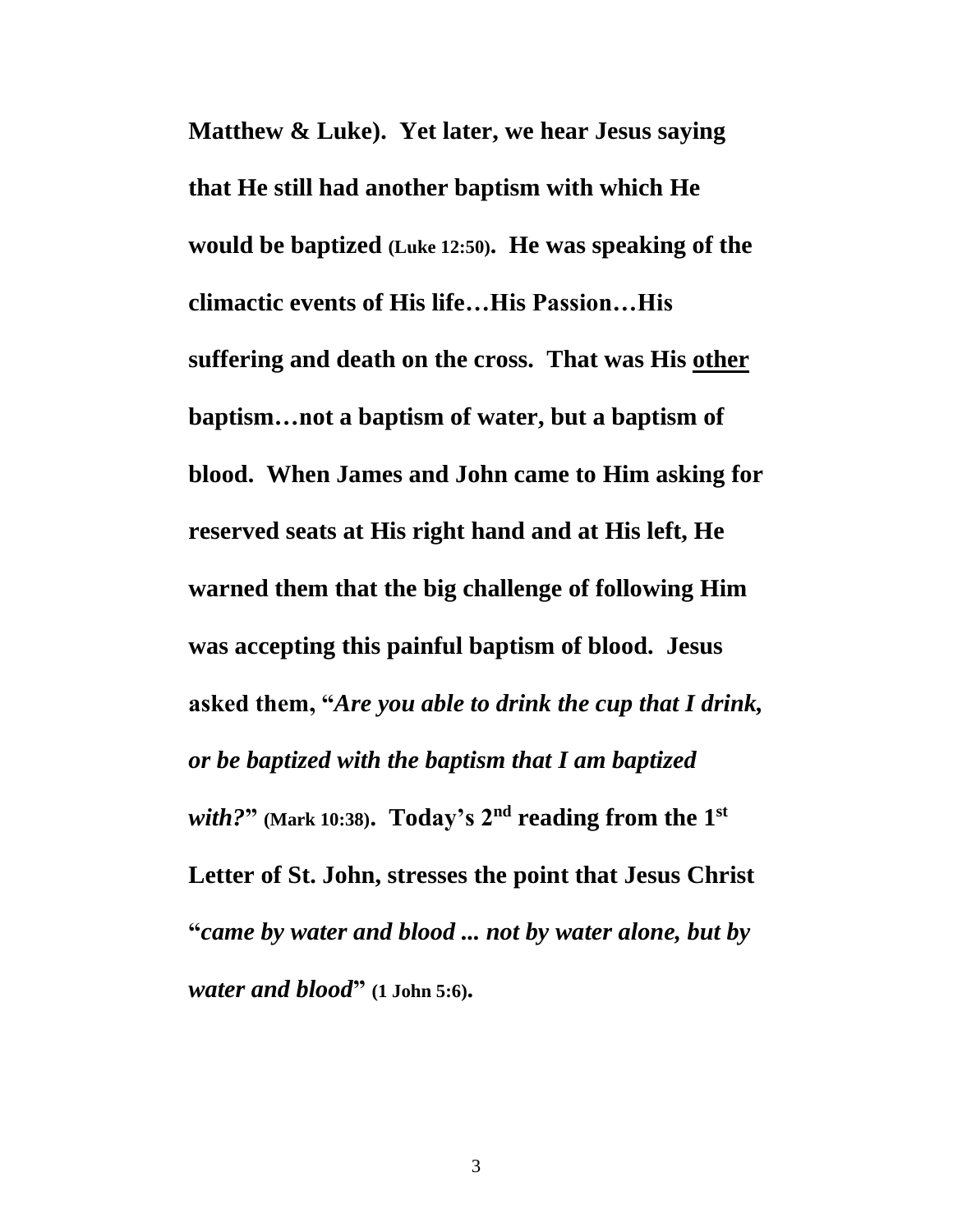## **Last Saturday evening, 32**

**adults/children/infants were baptized here in the Basilica on Easter Vigil. Easter is a time to relive and renew our baptism. That's why often times the liturgy the Sprinkling Rite replaces the Penitential Rite. Today's 2nd reading reminds us that our baptism, like the baptism of Jesus, is not just a water ceremony, but also a blood commitment…a commitment unto death. Baptism by water takes but a few minutes…baptism by blood is a life-long commitment. By baptism with water, we become children of God…by baptism with blood, we fight the daily battle of being and living the life of God's sons and daughters in a world that accepts, celebrates, and even rewards un-godly values. The passage, therefore, tries to show the practical implications in**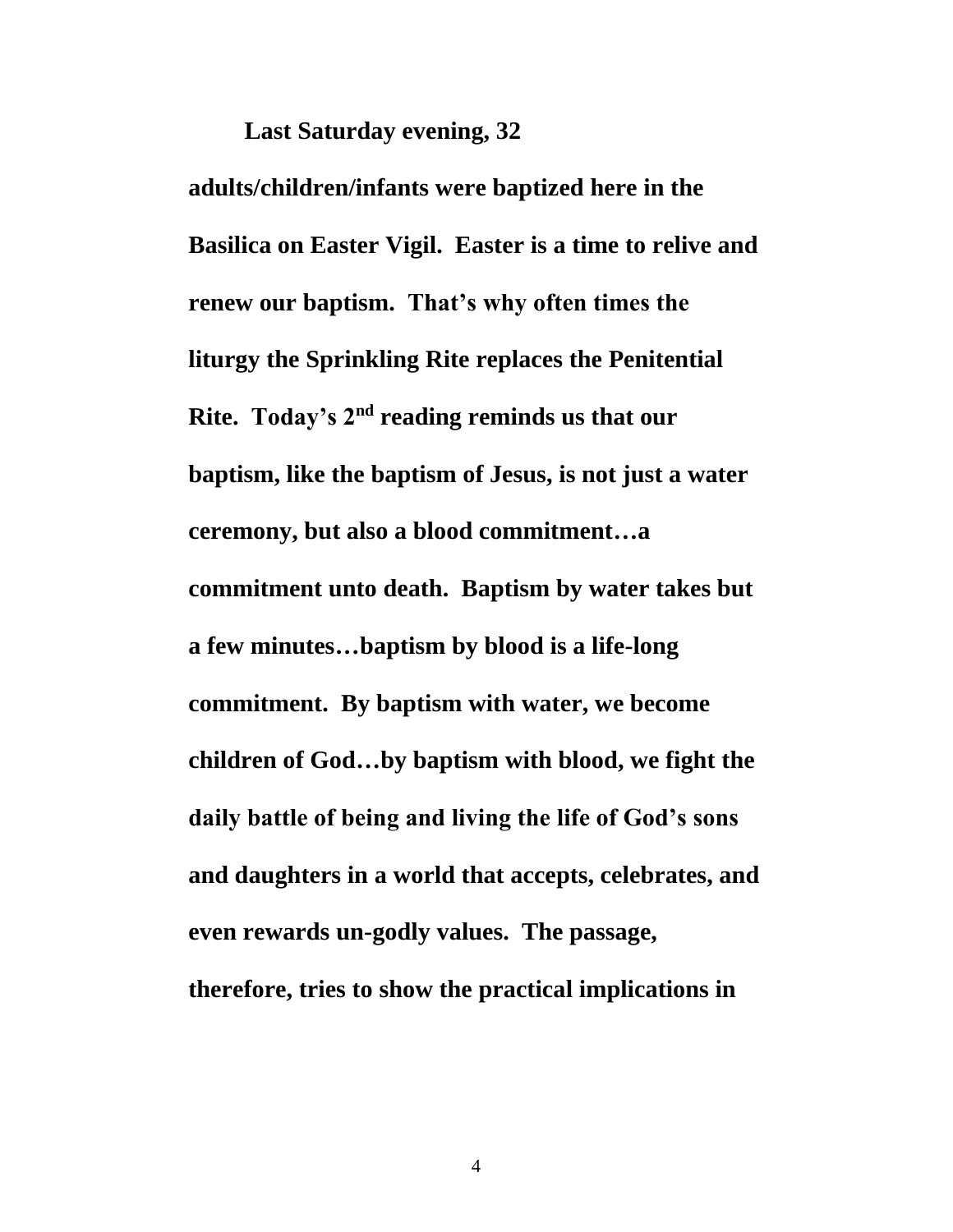**daily life of the new relationship that Christians have with God through baptism.**

**The 5th chapter of St. John's epistle passage begins: "***Everyone who believes that Jesus is the Christ, is begotten by God…***" (1 John 5:1). Then it proceeds to show us in practical terms what it means to be begotten by (or born of) God. "***…for whoever is begotten by God conquers the world***" (verse 4). Here we see a direct connection between believing and behaving. Being a born-again child of God is not just a badge of honor; it's also a banner of responsibility. It means that we've been empowered to challenge the world and its values and to emerge victorious.**

**Two of the central pillars of the Christian life are faith and love. Verse 4 goes on the say:** *"…the victory that conquers the world is our faith.***" Having then explained what faith means in practical**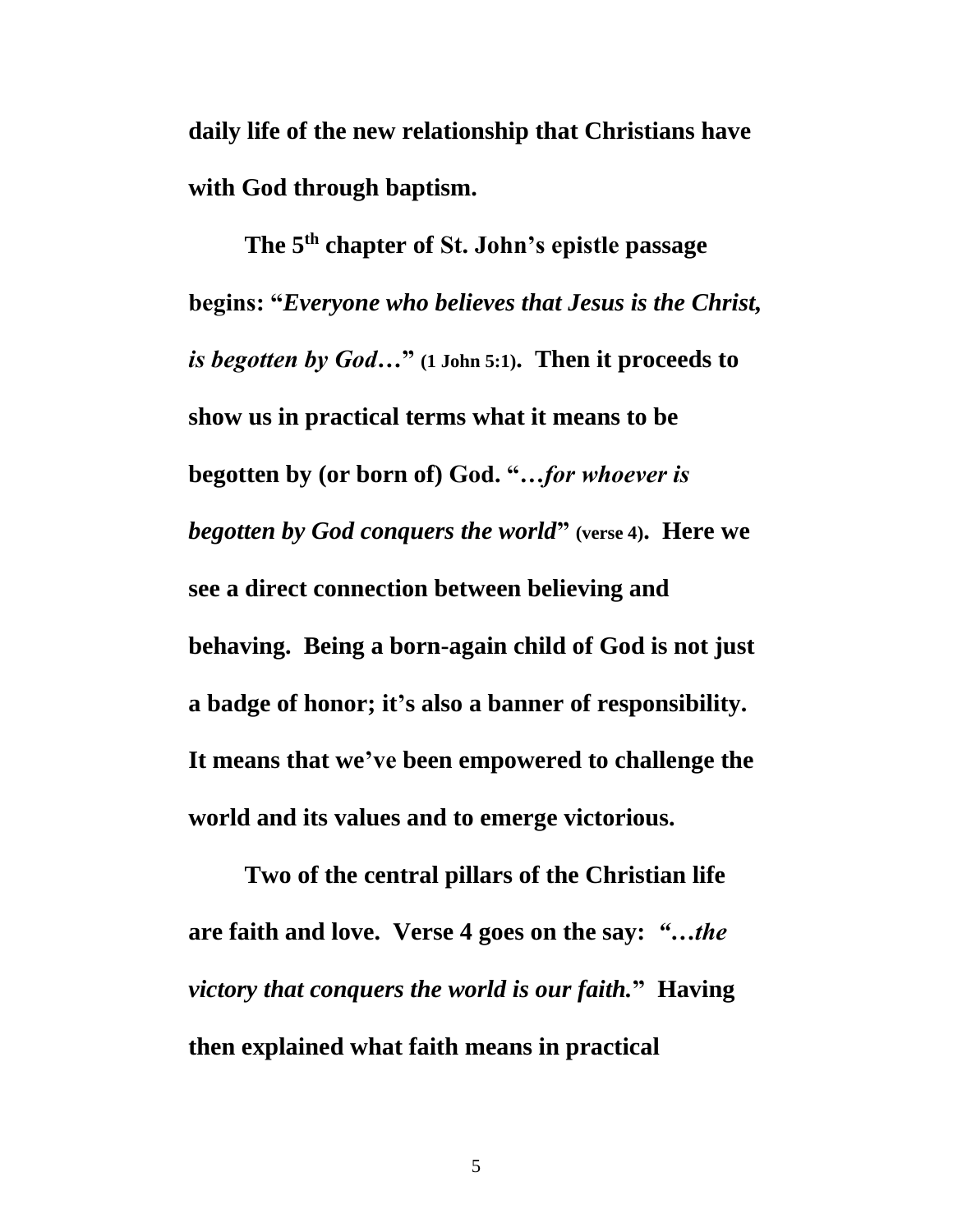**life…overcoming the world….John also shows what love means.** *"…we know that we love the children of God when we love God and obey His commandments. For the love of God is this, that we keep his commandments.***" (1 Jn 5:2-3)**

**For John, love means loving God and all of God's children. Spiritual love of God shows itself in practical concern for our brothers and sisters. God's commandment is that we love our neighbor, our fellow members of God's family. Fellow members of God's household include our fellow church members, all who are baptized into Christ…and all men and women everywhere, created in God's image and likeness as we are. The 24th Psalm tells us that "***The earth is the Lord's and all that is in it, the world, and those who live in it.***" (Psalm 24:1) Therefore, aren't all men and women, made in the image of God, our**